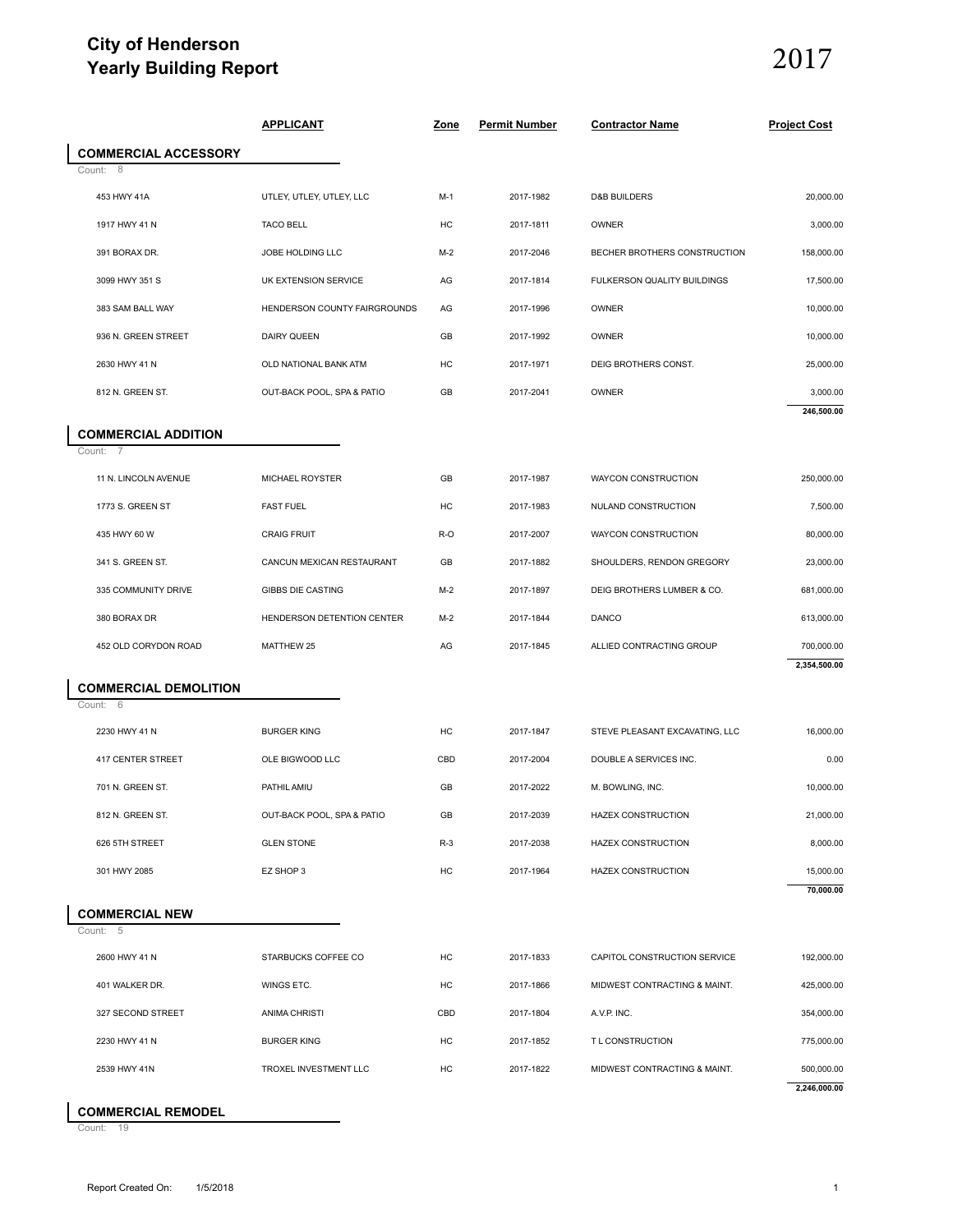|                                               | <b>APPLICANT</b>              | Zone       | <b>Permit Number</b> | <b>Contractor Name</b>         | <b>Project Cost</b> |  |
|-----------------------------------------------|-------------------------------|------------|----------------------|--------------------------------|---------------------|--|
| 1560 S. GREEN ST.                             | FIRE STATION 4                | HC         | 2017-1967            | MCF CONSTRUCTION INC.          | 34,000.00           |  |
| 737 SECOND STREET                             | HENDERSON BREWING CO., LLC    | GDZ        | 2017-1998            | <b>OWNER</b>                   | 20,000.00           |  |
| 320-A FIRST ST.                               | MICHELLE WIESMAN              | CBD        | 2017-1835            | <b>OWNER</b>                   | 23,000.00           |  |
| 2201 HWY 41N                                  | AT&T                          | HC         | 2017-1905            | US COMMUNICATIONS-CONST.       | 275,000.00          |  |
| 2600 HWY 41 N SUITE C                         | <b>VERIZON WIRELESS</b>       | HC         | 2017-1828            | EMPIRE CONTRACTORS INC         | 70,000.00           |  |
| 325 S. GREEN STREET                           | FAIRSHARE LLC DBA AARON'S     | GB         | 2017-1803            | CANNESTELLAS BUILDER CORP.     | 114,000.00          |  |
| 1308 OLD MADISONVILLE RD                      | QUICK STOP                    | GB         | 2017-1976            | FIRST LINE FIRE EXT.           | 8,000.00            |  |
| 512 BARRET BLVD.                              | MIKE CHURCH                   | HC         | 2017-1937            | <b>OWNER</b>                   | 50,000.00           |  |
| 600 N. GREEN ST.                              | KAREN & RAY NIX               | GB         | 2017-1812            | <b>OWNER</b>                   | 5,000.00            |  |
| 2424 ZION ROAD                                | HENDERSON CO. BD. OF ED.      | $R-2$      | 2017-2023            | O'BRYAN CONTRACTING            | 80,000.00           |  |
| 1195 BARRET BLVD.                             | <b>WALMART</b>                | HC         | 2017-1924            | POWERHOUSE RETAIL SERVICES     | 116,000.00          |  |
| 510 BARRET BLVD.                              | <b>BRIAN MCDANIEL</b>         | НC         | 2017-1807            | OWNER                          | 35,000.00           |  |
| 106 HANCOCK ST                                | MICHAEL MARTIN                | <b>HIP</b> | 2017-1825            | ARCHITECTURAL RENOVATORS LLC   | 12,000.00           |  |
| 1707 SECOND STREET                            | HENDERSON CO BD OF ED         | $R-2$      | 2017-2024            | O'BRYAN CONTRACTING            | 120,000.00          |  |
| 2490 HWY 41N SUITE 10-A                       | COLUMBIA SPORTSWEAR CO        | HC         | 2017-1927            | <b>HERMAN STEWART</b>          | 120,000.00          |  |
| 281 HWY 41 S                                  | <b>CLINT GILFORD</b>          | HC         | 2017-1829            | OWNER                          | 5,000.00            |  |
| 2068 B HWY 41 N                               | <b>JACK ROGERS</b>            | HC         | 2017-1993            | IS CUSTOM BUILDING             | 454,000.00          |  |
| 1413 LOEB ST.                                 | STEVE COTTER                  | ARD        | 2017-2042            | <b>GREEN RIVER CONTRACTING</b> | 6,500.00            |  |
| 1330 POWELL ST.                               | NU-WORKS, INC.                | <b>ACD</b> | 2017-2047            | NU-LOOK RESTORATION            | 30,000.00           |  |
|                                               |                               |            |                      |                                | 1,577,500.00        |  |
| <b>DUPLEX NEW</b><br>Count:                   |                               |            |                      |                                |                     |  |
| 1633 GARFIELD STREET                          | HENDERSON VOCATIONAL BUILDERS | $R-3$      | 2017-1999            | <b>OWNER</b>                   | 175,000.00          |  |
|                                               |                               |            |                      |                                | 175,000.00          |  |
| <b>MANUFACTURED HOME DEMOLITION</b><br>Count: |                               |            |                      |                                |                     |  |
| 356 RACETRACK RD #14                          | <b>EARL JEWELL</b>            | HC         | 2017-1894            | <b>OWNER</b>                   | 1,000.00            |  |
|                                               |                               |            |                      |                                | 1,000.00            |  |
| <b>MANUFACTURED HOME NEW</b><br>Count: 9      |                               |            |                      |                                |                     |  |
| 2820 SUNSET LANE LOT #47                      | PHILLIP E. BUTLER             | $R-2$      | 2017-1874            | SUNSET TERRACE HOMES           | 32,900.00           |  |
| 3061 ELMWOOD DR.                              | <b>BILLY G. CASEY</b>         | $R-2$      | 2017-2029            | SUNSET TERRACE HOMES           | 88,000.00           |  |
| 2820 SUNSET LANE #38                          | <b>BENJIE LARUE</b>           | R-MH       | 2017-1926            | SUNSET TERRACE HOMES           | 30,000.00           |  |
| 510 WATSON LANE LT #48                        | JANIE LEE                     | $R-4$      | 2017-1863            | KY DREAM HOMES LLC             | 44,000.00           |  |
| 2820 SUNSET LANE #9                           | ROY & SUZANNE TODD            | R-MH       | 2017-1831            | SUNSET TERRACE HOMES           | 28,900.00           |  |
| 2820 SUNSET LANE #3                           | PATRICIA BULLOCK              | R-MH       | 2017-1968            | SUNSET TERRACE HOMES           | 32,000.00           |  |
| 728 CALDWELL DR.                              | <b>EDWARD LAYNE</b>           | R-MH       | 2017-1805            | CLAYTON HOMES OF OWENSBORO     | 55,000.00           |  |
| 2 HOOVER CT.                                  | <b>BOB VANZANT</b>            | R-MH       | 2017-2012            | SUNSET TERRACE HOMES           | 29,000.00           |  |
| 2820 SUNSET LN, LOT 61                        | JAMES HOVENSTINE              | $R-2$      | 2017-1864            | SUNSET TERRACE HOMES           | 32,900.00           |  |
|                                               |                               |            |                      |                                | 372,700.00          |  |
| <b>MULTI FAMILY REMODEL</b><br>Count: 1       |                               |            |                      |                                |                     |  |
| 315 HI Y DRIVE                                | JTM PROPERTY, LLC             | $R-2$      | 2017-2025            | OWNER                          | 3,000.00            |  |
|                                               |                               |            |                      |                                |                     |  |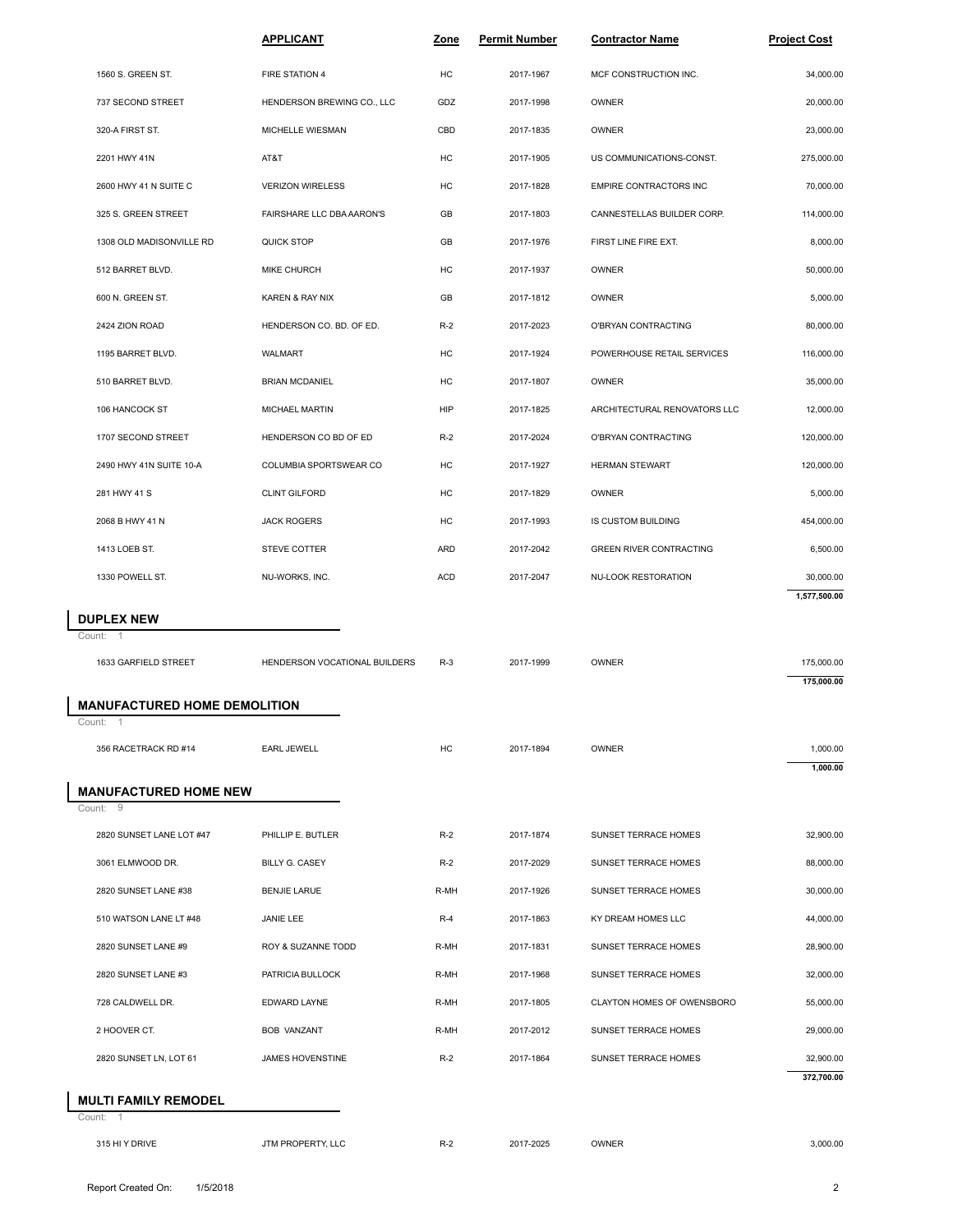**SIGN NEW**

|                              | <b>APPLICANT</b>               | Zone   | <b>Permit Number</b> | <b>Contractor Name</b>                     | <b>Project Cost</b><br>3,000.00 |
|------------------------------|--------------------------------|--------|----------------------|--------------------------------------------|---------------------------------|
| SIGN NEW                     |                                |        |                      |                                            |                                 |
| Count: 61                    |                                |        |                      |                                            |                                 |
| 1195 BARRET BLVD             | <b>WAL-MART</b>                | HC     | 2017-1936            | EXPRESS SIGN AND NEON LLC                  | 1,000.00                        |
| 2539 HWY 41N #E              | SPRINT                         | HC     | 2017-1901            | <b>CUSTOM SIGN &amp; ENGINEERING. INC.</b> | 5,500.00                        |
| 2630 HWY 41 N SUITE B        | <b>CAROL'S KITCHEN</b>         | HC     | 2017-1935            | CUSTOM SIGN & ENGINEERING, INC             | 7,800.00                        |
| 1692 S. GREEN ST.            | <b>BUBBY HOUSTON</b>           | HC     | 2017-1928            | <b>HUSK SIGNS</b>                          | 24,000.00                       |
| 417 S. MAIN ST               | SHELTER INS.                   | HIP    | 2017-1909            | RICHARD PENDERGRAFT                        | 2,000.00                        |
| 2490 HWY 41 N                | COLUMBIA SPORTSWEAR            | HC     | 2017-1916            | CUSTOM SIGN & ENGINEERING, INC             | 9,900.00                        |
| 2242 HWY 41 N                | <b>FAST PACE CLINIC</b>        | HC     | 2017-1834            | <b>BARGER CONSTRUCTION</b>                 | 51,000.00                       |
| 2600 HWY 41 N                | IMS SLEEP OUTFITTERS           | HC     | 2017-1836            | GABBARD SIGNS, INC                         | 12,000.00                       |
| 930 A N. GREEN ST.           | <b>HAPPY HOUNDS</b>            | GB     | 2017-1907            | RICHARD PENDERGRAFT                        | 1,500.00                        |
| 512 BARRET BLVD.             | FIREDOME PIZZA                 |        | 2017-1908            | RICHARD PENDERGRAFT                        | 1,000.00                        |
| 402 SECOND ST.               | WALGREEN'S 7925                | CBD    | 2017-1918            | <b>HUSK SIGNS</b>                          | 1,200.00                        |
| 1650 SECOND ST.              | S. D. PATEL                    | GB     | 2017-1931            | CUSTOM SIGN & ENGINEERING, INC             | 4,000.00                        |
| 325 S. GREEN ST.             | WILLIAM SHIELDS/AARON'S        | GB     | 2017-1806            | CUSTOM SIGN & ENGINEERING, INC             | 8,000.00                        |
| 213 FIRST ST                 | NATALIE REYNOLDS               | CBD    | 2017-1851            | ABBA PROMOTIONS                            | 130.00                          |
| 2600 HWY 41 N                | <b>VERIZON</b>                 | HC     | 2017-1855            | CUSTOM SIGN & ENGINEERING, INC             | 9,500.00                        |
| 110 N. WATER ST              | PREMIER PEDIATRIC & WELLNESS   | $RF-2$ | 2017-1856            | <b>SIGN CRAFTERS</b>                       | 2,500.00                        |
| 1350 N. GREEN ST             | SHERWIN WILLIAMS               | HC     | 2017-1857            | JOHN SCALF                                 | 4,000.00                        |
| 2539 HWY 41 N                | <b>WILDCAT CROSSING</b>        | HC     | 2017-1861            | ALVEY'S SIGN CO                            | 26,450.00                       |
| 708 SECOND ST.               | ONE MAIN FINANCIAL             | GDZ    | 2017-1841            | <b>GABBARD SIGNS</b>                       | 1,500.00                        |
| 2640 HWY 41 N SUITE E        | <b>CRICKET WIRELESS</b>        | HC     | 2017-1818            | SIGNARAMA                                  | 5,000.00                        |
| 512 BARRET BLVD              | FIREDOME PIZZA & WINGS         | HC     | 2017-1817            | RICHARD PENDERGRAFT                        | 3,000.00                        |
| 510 BARRET BLVD.             | <b>BEVERAGE BARN</b>           | HC     | 2017-1816            | RICHARD PENDERGRAFT                        | 4,000.00                        |
| 138 B S. GREEN ST            | DR. TRAVIS THALEN              | GB     | 2017-1815            | RICHARD PENDERGRAFT                        | 3,000.00                        |
| 215 FIRST STREET             | FAMILY OPTIONS INC             | CBD    | 2017-1796            | ALVEY'S SIGN CO                            | 750.00                          |
| 420 N. MAIN STREET           | <b>WATHEN &amp; SELLARS</b>    | CBD    | 2017-1808            | SIGNS DESIGN                               | 1,200.00                        |
| 2202 HWY 41 N                | ERA/FIRST ADVANTAGE            | HC     | 2017-1895            | ALVEY'S SIGN CO                            | 6,000.00                        |
| 324 N. ELM ST                | JUST FAMILY HEALTH CARE        | CBD    | 2017-1802            | SIGNS DESIGN                               | 1,300.00                        |
| 108 N. ELM ST                | INVOLVEMENT INC.               | CBD    | 2017-1801            | SIGNS DESIGN                               | 150.00                          |
| 1116 5TH STREET              | H & K OUTDOOR POWER            | M-1    | 2017-1799            | <b>OWNER</b>                               | 3,000.00                        |
| 1120 FIFTH STREET            | EBN                            | M-1    | 2017-1932            | CUSTOM SIGN & ENGINEERING, INC             | 3,400.00                        |
| 230 N. GREEN STREET          | <b>FIRST CARE</b>              | CBD    | 2017-1797            | SIGN ME UP                                 | 30,000.00                       |
| 2230 HWY 41 N                | <b>BURGER KING</b>             | HC     | 2017-1868            | CUSTOM SIGN & ENGINEERING, INC             | 14,500.00                       |
| 600 N. GREEN ST.             | <b>BOOST MOBILE</b>            | GB     | 2017-1872            | SIGNS DESIGN                               | 200.00                          |
| 151 GARDENMILE RD. SUITE C   | ST. VINCENT                    | GB     | 2017-1875            | <b>SIGN CRAFTERS</b>                       | 5,000.00                        |
| 600 DR MARTIN LUTHER KING JR | CALVERY MISSIONARY BAPT CHURCH | ARD    | 2017-1881            | RICHARD PENDERGRAFT                        | 1,700.00                        |
| AVE<br>1328 S. GREEN ST.     | <b>CUSTOM AUDIO</b>            | HC     | 2017-1888            | HOARD CUSTOM SIGNS LLC                     | 13,000.00                       |
| 1300 N. GREEN STREET         | <b>BOB CORNBLEET</b>           | HC     | 2017-1809            | SIGNS DESIGN                               | 1,300.00                        |
|                              |                                |        |                      |                                            |                                 |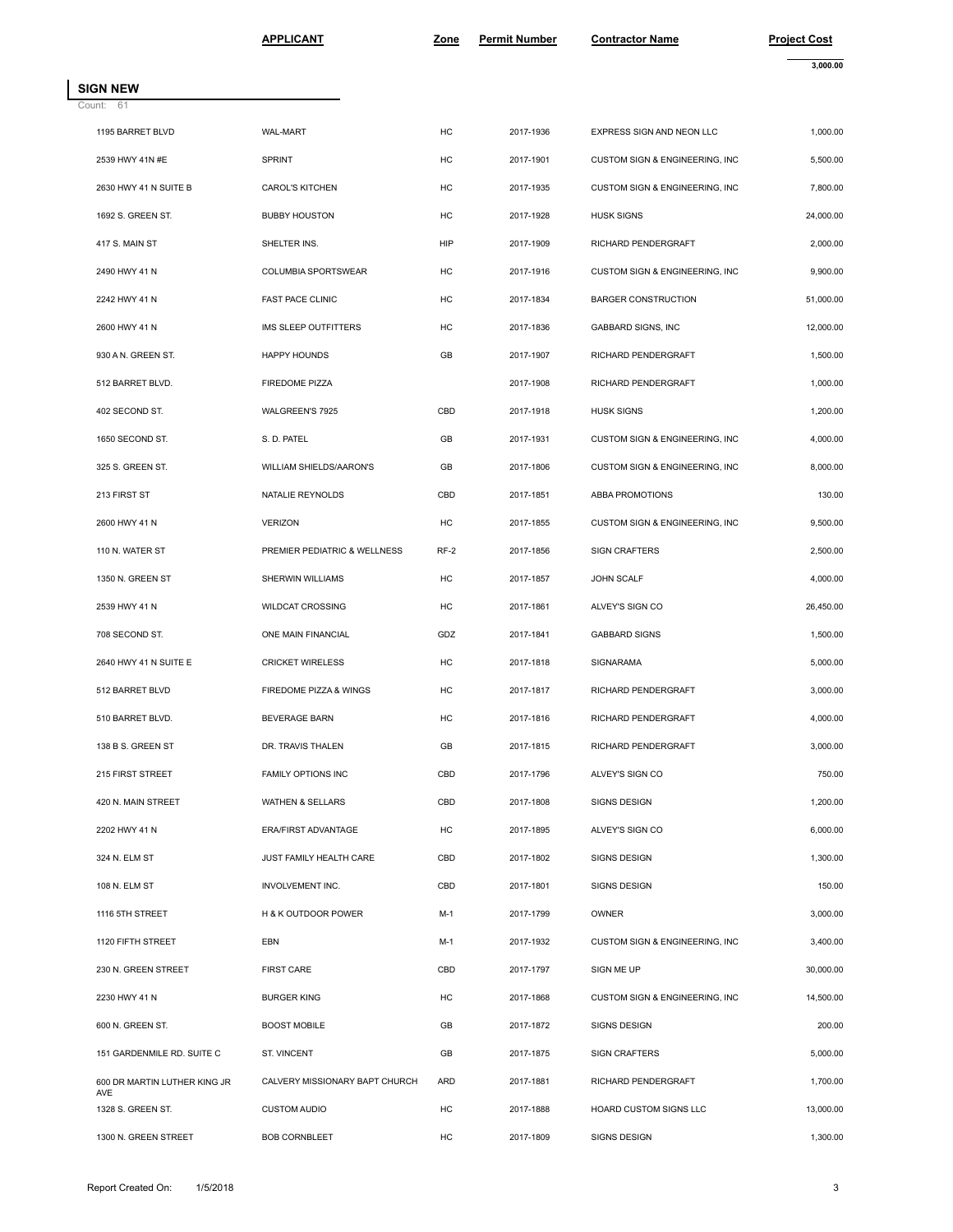|                                     | <b>APPLICANT</b>              | Zone       | <b>Permit Number</b> | <b>Contractor Name</b>         | <b>Project Cost</b> |
|-------------------------------------|-------------------------------|------------|----------------------|--------------------------------|---------------------|
| 2201 HWY 41 N                       | AT&T                          | HC         | 2017-1949            | <b>HUSK SIGNS</b>              | 12,000.00           |
| 401 WALKER DR.                      | WINGS ETC.                    | HC         | 2017-2006            | CUSTOM SIGN & ENGINEERING, INC | 4,850.00            |
| 2068 B HWY 41 N                     | <b>PLANET FITNESS</b>         | HC         | 2017-2001            | COMMONWEALTH SIGN CO.          | 8,000.00            |
| 2539 HWY 41N SUITE D                | <b>T MOBILE</b>               | HC         | 2017-2011            | CUSTOM SIGN & ENGINEERING, INC | 3,200.00            |
| 2030 CRESTLINE DR.                  | <b>CRESTLINE PLASTIC PIPE</b> | $M-2$      | 2017-1997            | <b>OWNER</b>                   | 170.00              |
| 2746 HWY 41 N                       | HENDERSON CHEVROLET           | HC         | 2017-1995            | HOARD CUSTOM SIGNS LLC         | 1,124.47            |
| 1544 MADISON ST                     | 150 MOTORS LLC                | GB         | 2017-1975            | <b>OWNER</b>                   | 0.00                |
| 730 N. GREEN ST.                    | <b>JESSICA RENAKER</b>        | GB         | 2017-1989            | <b>HUSK SIGNS</b>              | 1,300.00            |
| 1139 N. GREEN ST                    | <b>JOE BUTLER</b>             | GB         | 2017-1826            | <b>SIGN CRAFTERS</b>           | 5,000.00            |
| 1408 N. GREEN ST                    | VALVOLINE                     | HC         | 2017-1958            | A & B SIGN COMPANY             | 3,770.00            |
| 1408 N. GREEN ST                    | VALVOLINE                     | HC         | 2017-1957            | A & B SIGN COMPANY             | 7,230.00            |
| 1200 BARRET BLVD.                   | OWENSBORO HEALTH              | НC         | 2017-1972            | <b>FRAVERT SERVICES</b>        | 65,000.00           |
| 1773 S. GREEN ST                    | <b>FAST FUEL</b>              | HC         | 2017-2005            | CUSTOM SIGN & ENGINEERING, INC | 40,000.00           |
| 2021 HWY 41 N                       | SUPERIOR AUTO                 | HC         | 2017-1832            | <b>CREATIVE SIGN RESOURCES</b> | 2,000.00            |
| 1408 N. GREEN ST.                   | VALVOLINE                     | НC         | 2017-1959            | A & B SIGN COMPANY             | 225.00              |
| 2539 HWY 41N                        | SPRINT                        | HC         | 2017-1984            | CUSTOM SIGN & ENGINEERING, INC | 7,500.00            |
| 122 FIRST ST                        | JANETH NICOLAS                | CBD        | 2017-2045            | OWNER                          | 300.00              |
| 112 N. MAIN ST.                     | JANETH NICOLAS                | CBD        | 2017-1941            | SIGNS DESIGN                   | 200.00              |
| 341 S. GREEN ST.                    | CANCUN MEXICAN RESTUARANT     | GB         | 2017-1929            | <b>HUSK SIGNS</b>              | 32,000.00           |
| 241 S. GREEN ST.                    | PHILLIP MAH                   | GB         | 2017-2036            | OWNER                          | 1,600.00            |
| 713 N. GREEN ST                     | <b>MI PUEBITO</b>             | GB         | 2017-2031            | RICHARD PENDERGRAFT            | 1,000.00            |
| 2606 ZION ROAD                      | K MART                        | GB         | 2017-2034            | ALVEY'S SIGN CO                | 400.00              |
| 600 N. GREEN ST.                    | <b>BOOSE MOBILE</b>           | GB         | 2017-1945            | H & H CONSTRUCTION             | 800.00              |
| 138 A S. GREEN ST                   | <b>CRAVIN VAPES</b>           | GB         | 2017-1985            | <b>HUSK SIGNS</b>              | 3,000.00            |
|                                     |                               |            |                      |                                | 470,149.47          |
| <b>SIGN REPLACEMENT</b><br>Count: 1 |                               |            |                      |                                |                     |
| 3033 OHIO DRIVE                     | PARKER STORE                  | $M-2$      | 2017-1859            | HANKS NEON & PLASTIC SERVICE   | 1,100.00            |
| <b>SINGLE FAMILY ACCESSORY</b>      |                               |            |                      |                                | 1,100.00            |
| Count: 52                           |                               |            |                      |                                |                     |
| 909 MCCLURE AVE                     | <b>RICK O'DANIEL</b>          | $R-2$      | 2017-1986            | PREMIER LANDSCAPE              | 15,000.00           |
| 500 NINTH ST                        | <b>BRIAN FOWLER</b>           | $R-3$      | 2017-1838            | SHOULDERS, RENDON GREGORY      | 27,000.00           |
| 2401 COBBLESTONE DR.                | <b>RONALD STONE</b>           | <b>R-1</b> | 2017-1873            | OWNER                          | 3,000.00            |
| 1234 POWELL ST                      | AMANDA LOPEZ                  | ARD        | 2017-1869            | OWNER                          | 1,500.00            |
| 11 KENNEDY CIRCLE                   | <b>KIM MAYO</b>               | R-MH       | 2017-1878            | OWNER                          | 2,900.00            |
| 612 LARUE RD                        | DONALD & RUTH MCCORD          | $R-2$      | 2017-1938            | OWNER                          | 2,500.00            |
| 10 MEADOW STREET                    | <b>TRACEY CORWIN</b>          | $R-3$      | 2017-1991            | <b>OWNER</b>                   | 700.00              |
| 912 WATSON LANE                     | JASON MESSEMAN                | $R-2$      | 2017-1821            | BETTER BUILT BARNS             | 3,000.00            |
| 2482 JAMESTOWN DR.                  | DUSTAN PENNINGTON             | $R-2$      | 2017-2044            | BETTER BUILT BARNS             | 5,000.00            |
| 2022 POPLAR AVE.                    | ELIZABETH NORTH               | HC         | 2017-2043            | PREMIER PORTABLE BUILDING      | 9,000.00            |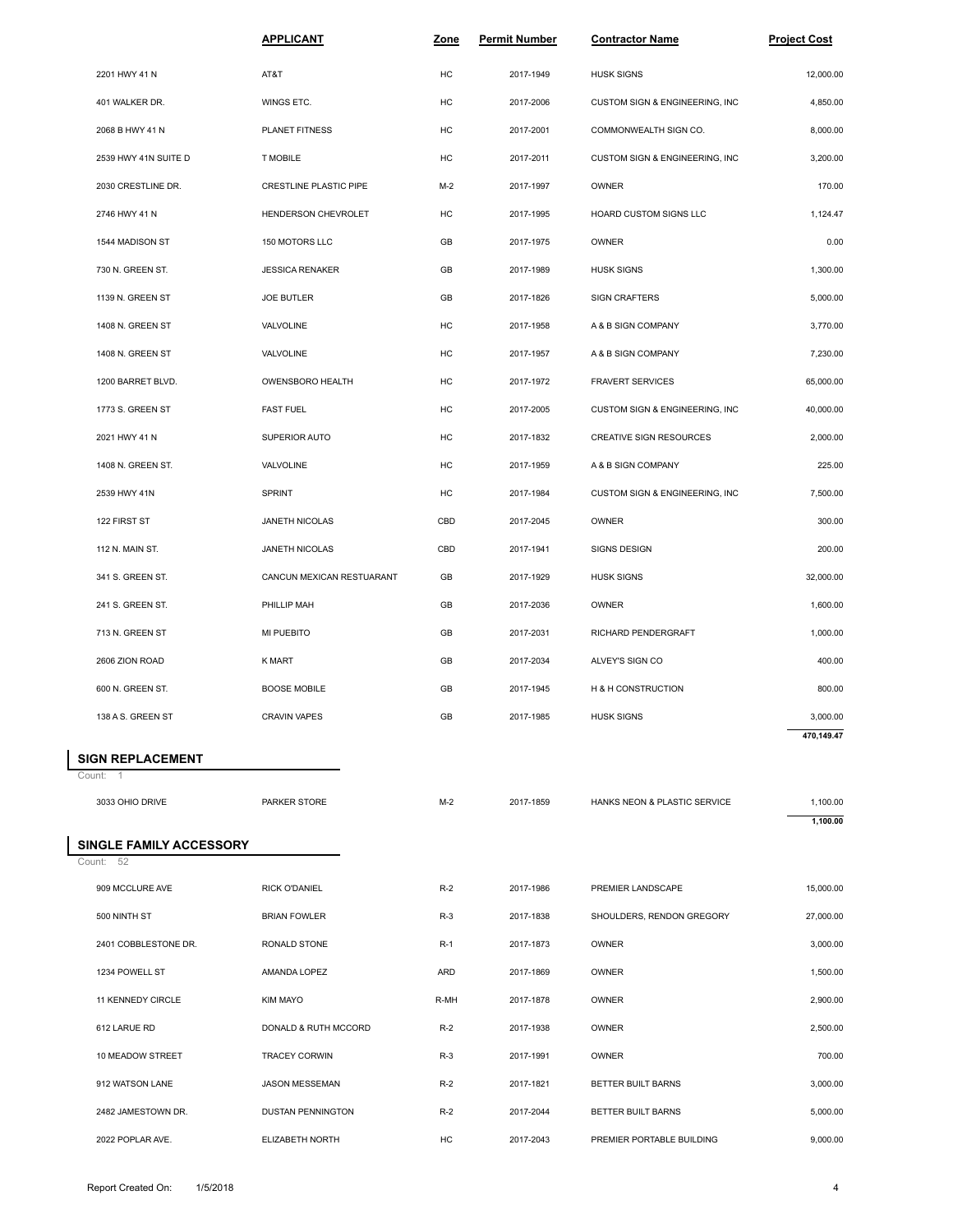|                          | <b>APPLICANT</b>        | <u>Zone</u> | <b>Permit Number</b> | <b>Contractor Name</b>          | <b>Project Cost</b> |
|--------------------------|-------------------------|-------------|----------------------|---------------------------------|---------------------|
| 2392 BANNOCKBURN DR.     | SANDRA K. GIBSON        | $R-1$       | 2017-1848            | OWNER                           | 3,000.00            |
| 1205 O'BYRNE ST          | <b>ISREAL TORRES</b>    | ARD         | 2017-1849            | OWNER                           | 1,400.00            |
| 418 12TH STREET          | <b>CHARLES MCLEAN</b>   | $R-3$       | 2017-2035            | <b>OWNER</b>                    | 6,300.00            |
| 1294 ALASTAIR DR.        | DELAINE MORGAN          | $R-1$       | 2017-2033            | <b>G-FORCE HOME IMPROVEMENT</b> | 4,500.00            |
| 1136 LANDING MEADOWS DR. | TOM & HOPE STEPHENSON   | R-PUD       | 2017-2018            | OUTBACK POOL, SPA & PATIO       | 26,000.00           |
| 2356 WESTWOOD CT.        | DONALD E HARRIS         | $R-4$       | 2017-1824            | <b>OWNER</b>                    | 5,000.00            |
| 113 THOMPSON ST.         | JAMES S. DUCKWORTH      | ARD         | 2017-2002            | <b>OWNER</b>                    | 1,000.00            |
| 37 PARAGON DR.           | THOMAS W PIPPIN         | $R-2$       | 2017-2027            | <b>OWNER</b>                    | 20,000.00           |
| 337 ELK AVENUE           | <b>WILLIAM WILSON</b>   | $R-2$       | 2017-1879            | <b>OWNER</b>                    | 5,995.00            |
| 240 MEADOW STREET        | DALE MCMURTRY           | ARD         | 2017-2019            | OWNER                           | 13,000.00           |
| 2127 LOCUST DR.          | WILLIAM L. NEWMAN       | $R-2$       | 2017-2017            | OWNER                           | 1,200.00            |
| 120 PINES DR.            | WILLIAM & ENID DIBERT   | $R-2$       | 2017-2014            | T & R CONSTRUCTION              | 30,000.00           |
| 3240 CULPEPPER CT.       | HUMBERTO D'ORAZI        | $R-2$       | 2017-2008            | OWNER                           | 2,500.00            |
| 368 W. FOX HOLLOW RUN    | <b>RICK BROWN</b>       | R-PUD       | 2017-1858            | OWNER                           | 2,000.00            |
| 1600 STERLING CREEK DR.  | <b>TOMMY OWENS</b>      | $R-2$       | 2017-2048            | OWNER                           | 2,500.00            |
| 1226 PRINGLE ST.         | <b>MINDY GRAY</b>       | $R-3$       | 2017-1903            | OWNER                           | 700.00              |
| 1129 ATKINSON ST         | AURELIO GONZALEZ        | $R-3$       | 2017-1904            | HOBBS STORAGE BUILDING          | 2,700.00            |
| 1250 ALASTAIR DR.        | MICHAEL CHANDLER        | $R-1$       | 2017-1965            | OWNER                           | 3,000.00            |
| 209 OAKWAY ST.           | KATHLEEN LAWSON         | $R-2$       | 2017-1837            | OWNER                           | 3,000.00            |
| 978 MILLCREEK DR.        | SARAH MITCHELL          | R-PUD       | 2017-1962            | OWNER                           | 2,600.00            |
| 724 SHORT 7TH ST.        | <b>BRUCE ADAMS</b>      | $R-3$       | 2017-1876            | OWNER                           | 2,800.00            |
| 2501 W DAFFODIL CT.      | LISA WHITLEDGE          | $R-2$       | 2017-1911            | CAVANAUGH POOL, SPA, PATIO INC  | 1,000.00            |
| 2351 CARTER DRIVE        | ANGELA JONES            | $R-2$       | 2017-1914            | OWNER                           | 2,400.00            |
| 923 S. MAIN ST.          | <b>BILL MARKWELL</b>    | $R-2$       | 2017-1902            | OWNER                           | 2,500.00            |
| 423 12TH ST              | <b>BOBBY SIMPKINS</b>   | $R-3$       | 2017-1919            | OWNER                           | 1,300.00            |
| 1223 S. MAIN ST          | JOHN A. BAILEY SR.      | $R-2$       | 2017-1963            | OWNER                           | 1,200.00            |
| 39 S. ALVES              | WALTER CLANCY           | ARD         | 2017-1948            | OWNER                           | 6,000.00            |
| 816 N. MAIN ST.          | TOMMY & WANDA MCDONALD  | $R-1$       | 2017-1947            | RAYMOND TAPP                    | 9,100.00            |
| 1009 FIRST ST.           | PHYLLIS HARRIS          | $R-3$       | 2017-1944            | OWNER                           | 100.00              |
| 1111 WEDGEWOOD DR        | VICTORIA BALLAU         | R-MH        | 2017-1943            | COH/WORLD CHANGERS              | 0.00                |
| 816 N. MAIN ST           | WANDA & TOMMY MCDONALD  | $R-1$       | 2017-1922            | RAYMOND TAPP                    | 4,500.00            |
| 255 LAKECREST RD.        | PAUL HARPOLE            | R-PUD       | 2017-1933            | OUTBACK POOL, SPA & PATIO       | 25,000.00           |
| 2324 CARTER DR.          | CLAUDIA & ALLEN PUCKETT | $R-2$       | 2017-1942            | COH/WORLD CHANGERS              | 0.00                |
| 961 FRONTIER DR.         | LINDA S. CALVERT        | $R-2$       | 2017-1939            | OWNER                           | 2,500.00            |
| 1516 O'BYRNE ST          | DANNY POWELL            | ARD         | 2017-1915            | HOBBS STORAGE BUILDING          | 3,000.00            |
| 1333 DYLAN CIRCLE        | <b>BRANDON BASSETT</b>  | $R-2$       | 2017-1896            | OWNER                           | 2,000.00            |
| 2137 GREGORY DR.         | TRAVIS KILMER           | $R-2$       | 2017-1899            | HOBBS STORAGE BUILDING          | 3,100.00            |
| 1414 HELM ST             | JEFFERY OWEN            | <b>ACD</b>  | 2017-1885            | OWNER                           | 3,000.00            |
| 227 S. INGRAM ST         | HILDA F. BURKINS        | ARD         | 2017-1886            | PREMIER PORTABLE BUILDING       | 1,927.00            |
|                          |                         |             |                      |                                 |                     |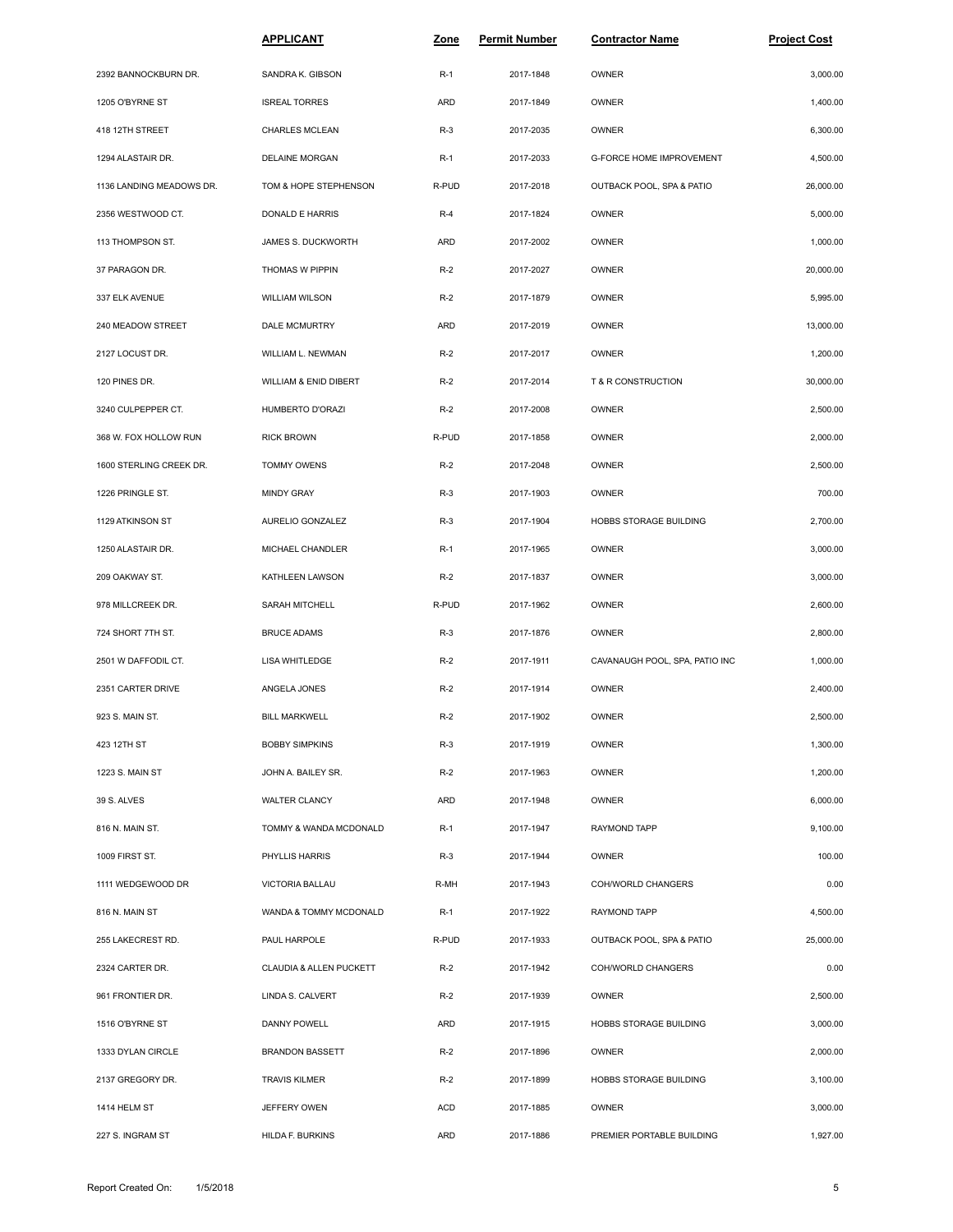|                              | <b>APPLICANT</b>             | Zone  | <b>Permit Number</b> | <b>Contractor Name</b>         | <b>Project Cost</b> |
|------------------------------|------------------------------|-------|----------------------|--------------------------------|---------------------|
| 2921 NORTHRIDGE PATH         | <b>GEORGE MEUTH</b>          | $R-2$ | 2017-1898            | OWNER                          | 1,500.00            |
| 504 5TH ST                   | WILLIAM C. BUCKMAN           | $R-3$ | 2017-1887            | OWNER                          | 325.00              |
| 8008 CHADWICK LANE           | STEVE & DARLA YOUNG          | $R-1$ | 2017-1892            | CIRCLE C CONTRACTING           | 40,000.00           |
|                              |                              |       |                      |                                | 319,247.00          |
| <b>INGLE FAMILY ADDITION</b> |                              |       |                      |                                |                     |
| ount: 19                     |                              |       |                      |                                |                     |
| 145 VILLA DRIVE              | <b>BERNARD HOGAN</b>         | $R-2$ | 2017-2028            | <b>GLEN STONE CONSTRUCTION</b> | 30,000.00           |
| 116 N. QUAIL RUN             | DARRELL TALLEY & DEANA KURTZ | $R-2$ | 2017-1891            | HAYDEN BROTHERS CONSTRUCION    | 20,000.00           |

#### Count: 19 **SINGLE FAMILY ADDITION**

| 8008 CHADWICK LANE             | STEVE & DARLA YOUNG             | $R-1$      | 2017-1892 | CIRCLE C CONTRACTING           | 40,000.00  |  |
|--------------------------------|---------------------------------|------------|-----------|--------------------------------|------------|--|
|                                |                                 |            |           |                                | 319,247.00 |  |
| <b>INGLE FAMILY ADDITION</b>   |                                 |            |           |                                |            |  |
| ount: 19                       |                                 |            |           |                                |            |  |
| 145 VILLA DRIVE                | <b>BERNARD HOGAN</b>            | $R-2$      | 2017-2028 | <b>GLEN STONE CONSTRUCTION</b> | 30,000.00  |  |
| 116 N. QUAIL RUN               | DARRELL TALLEY & DEANA KURTZ    | $R-2$      | 2017-1891 | HAYDEN BROTHERS CONSTRUCION    | 20,000.00  |  |
| 211 OAKWAY ST                  | <b>MARK KOSKI</b>               | $R-2$      | 2017-1889 | JOHN M. TALYOR CONSTRUCTION    | 5,000.00   |  |
| 397 W. FOX HOLLOW RUN          | JAMES & DEBBIE CARROLL          | R-PUD      | 2017-1979 | JESSIE HOGE                    | 5,200.00   |  |
| 7776 WATHEN LANE               | <b>KEITH BERRY</b>              | AG         | 2017-1946 | OWNER                          | 35,000.00  |  |
| 326 N. MAIN ST.                | PAT WILSON                      | CBD        | 2017-1966 | ADAMS CONSTRUCTION             | 150,000.00 |  |
| 2440 JAMESTOWN DR.             | <b>ROBERT SIGLER</b>            | $R-2$      | 2017-1854 | <b>OWNER</b>                   | 2,800.00   |  |
| 923 S. MAIN ST                 | <b>BILL MARKWELL</b>            | $R-2$      | 2017-1955 | JOHN M. TALYOR CONSTRUCTION    | 25,000.00  |  |
| 1603 POWELL ST.                | <b>ROGER CULVER</b>             | $R-3$      | 2017-1842 | OWNER                          | 6,000.00   |  |
| 234 WASHINGTON ST              | LARAMIE & WHITNEY PHELPS        | $R-2$      | 2017-1934 | OWNER                          | 2,500.00   |  |
| 914 S. MAIN ST                 | <b>TESS CHAMBERS</b>            | $R-2$      | 2017-1974 | J WILLIAMS CONSTRUCTION        | 6,500.00   |  |
| 1129 ATKINSON ST.              | AURELIO GONZALEZ                | $R-3$      | 2017-1969 | OWNER                          | 1,500.00   |  |
| 2383 BALMORAL DR.              | ANGELA LANGLEY                  | $R-1$      | 2017-2003 | ACE HOME IMPROVEMENTS, INC.    | 32,000.00  |  |
| 1962 SPRINGFIELD DR.           | KYLE AND HEATHER KLEM           | $R-2$      | 2017-1906 | <b>D&amp;B BUILDERS</b>        | 35,000.00  |  |
| 644 CANOE CREEK DR             | <b>JEREMY HANER</b>             | R-PUD      | 2017-1823 | L N G BUILDERS                 | 24,000.00  |  |
| 225 ROONEY DR.                 | EVAN HOPGOOD                    | $R-2$      | 2017-2009 | R.A.I. CONSTRUCTION            | 12,000.00  |  |
| 67 ARLINGTON DR.               | <b>LEIGH ANN KEY</b>            | $R-2$      | 2017-2026 | R M SPECIALTIES                | 13,000.00  |  |
| 1117 BREEZEPORT DR.            | PAM STRAIGHT                    | R-PUD      | 2017-1893 | POPHAM CONSTRUCTION            | 14,000.00  |  |
| 802 SHELBY ST                  | THOMAS FAMILY TRUST             | <b>ARD</b> | 2017-1912 | H & H CONSTRUCTION             | 30,000.00  |  |
|                                |                                 |            |           |                                | 449,500.00 |  |
| <b>INGLE FAMILY DEMOLITION</b> |                                 |            |           |                                |            |  |
| ount: 13                       |                                 |            |           |                                |            |  |
| 209 OAKWAY ST                  | <b>KATHY LAWSON</b>             | $R-2$      | 2017-1843 | M. BOWLING, INC.               | 0.00       |  |
| 1119 N. MAIN ST.               | <b>RON &amp; DEBORAH FAUPEL</b> | $R-1$      | 2017-1883 | M. BOWLING, INC.               | 5,000.00   |  |

### **SINGLE FAMILY DEMOLITION**

Count: 13

| 802 SHELBY ST            | THOMAS FAMILY TRUST           | <b>ARD</b> | 2017-1912 | <b>H &amp; H CONSTRUCTION</b>    | 30,000.00  |
|--------------------------|-------------------------------|------------|-----------|----------------------------------|------------|
|                          |                               |            |           |                                  | 449,500.00 |
| SINGLE FAMILY DEMOLITION |                               |            |           |                                  |            |
| Count: 13                |                               |            |           |                                  |            |
| 209 OAKWAY ST            | <b>KATHY LAWSON</b>           | $R-2$      | 2017-1843 | M. BOWLING, INC.                 | 0.00       |
| 1119 N. MAIN ST.         | RON & DEBORAH FAUPEL          | $R-1$      | 2017-1883 | M. BOWLING, INC.                 | 5.000.00   |
| 117 COTTAGE AVE          | <b>JESSE JOHNSTON</b>         | ARD        | 2017-1827 | OWNER                            | 0.00       |
| 613 SECOND STREET        | CHARLES BRANSON, REAL EST LLC | GDZ        | 2017-1846 | M. BOWLING, INC.                 | 6,450.00   |
| 1511 ROOSEVELT ST.       | UNION HOLINESS CHURCH         | $R-3$      | 2017-1977 | <b>HAZEX CONSTRUCTION</b>        | 5,300.00   |
| 220 TURNER AVE.          | DANNY LOVE                    | $R-2$      | 2017-1973 | <b>OWNER</b>                     | 750.00     |
| 473 HWY 41A              | JIM UTLEY                     | $M-1$      | 2017-2013 | B & B HAULING & EXCAVATING, INC. | 5,100.00   |
| 503 N. MAIN ST.          | RICHARD & DIANE ROYER         | $R-2$      | 2017-1961 | B & B HAULING & EXCAVATING, INC. | 18,000.00  |
| 235 S. JULIA ST          | <b>HEATHER ARMSTEAD</b>       | <b>ARD</b> | 2017-1871 | B & B HAULING & EXCAVATING, INC. | 3,000.00   |
| 630 THIRD STREET         | WAYNE & ANN RICHARDSON        | $R-3$      | 2017-2015 | B & B HAULING & EXCAVATING, INC. | 1,000.00   |
| 1124 S. GREEN ST         | <b>HARVEY ERSHIG</b>          | GB         | 2017-2032 | <b>OWNER</b>                     | 7.500.00   |
| 1321 HELM ST             | CITY OF HENDERSON             | ACD        | 2017-1978 | B & B HAULING & EXCAVATING, INC. | 5,000.00   |
| 1233 CUMNOCK ST          | HABITAT FOR HUMANITY OF HEND. | <b>ARD</b> | 2017-1862 | <b>HABITAT FOR HUMANITY</b>      | 2,900.00   |
|                          |                               |            |           |                                  |            |
|                          |                               |            |           |                                  |            |